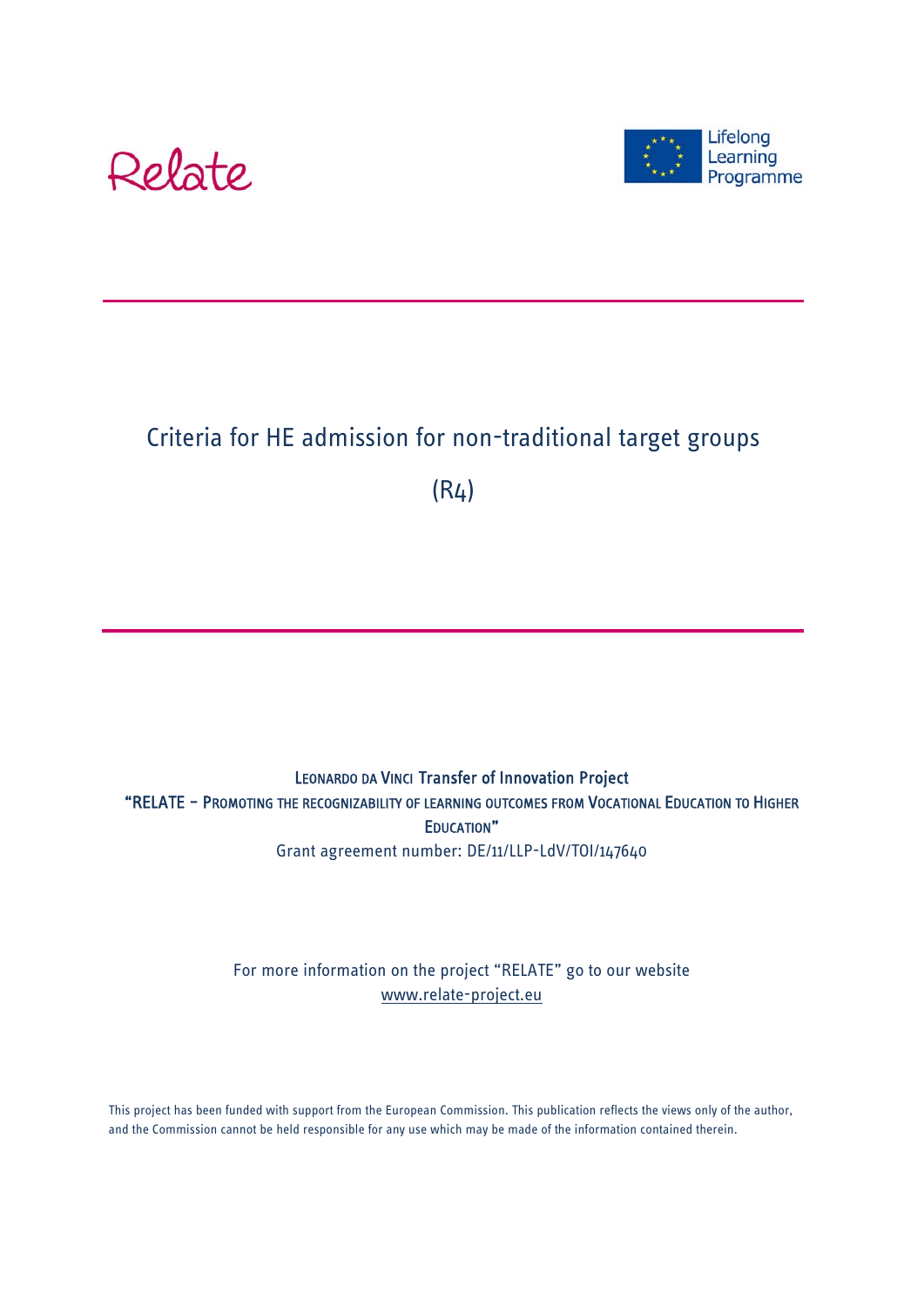



| Document type:              | Results no. 4      |
|-----------------------------|--------------------|
| <b>Work Package:</b>        | 3                  |
| Editor:                     | Georgeta CHIRLEŞAN |
| <b>Dissemination Level:</b> | Public             |
| Status:                     | Final              |
| <b>Preparation Date:</b>    | 28.02.2014         |
| <b>Version:</b>             | $\mathbf{1}$       |

#### **Contributors**

|   | Name:                   | Organisation: |
|---|-------------------------|---------------|
|   | Georgeta CHIRLESAN      | <b>UPIT</b>   |
| 2 | Mari-Liis KESKPAIK      | <b>TUHC</b>   |
|   | <b>Constanze MEDACK</b> | AFBB          |
|   |                         |               |
|   |                         |               |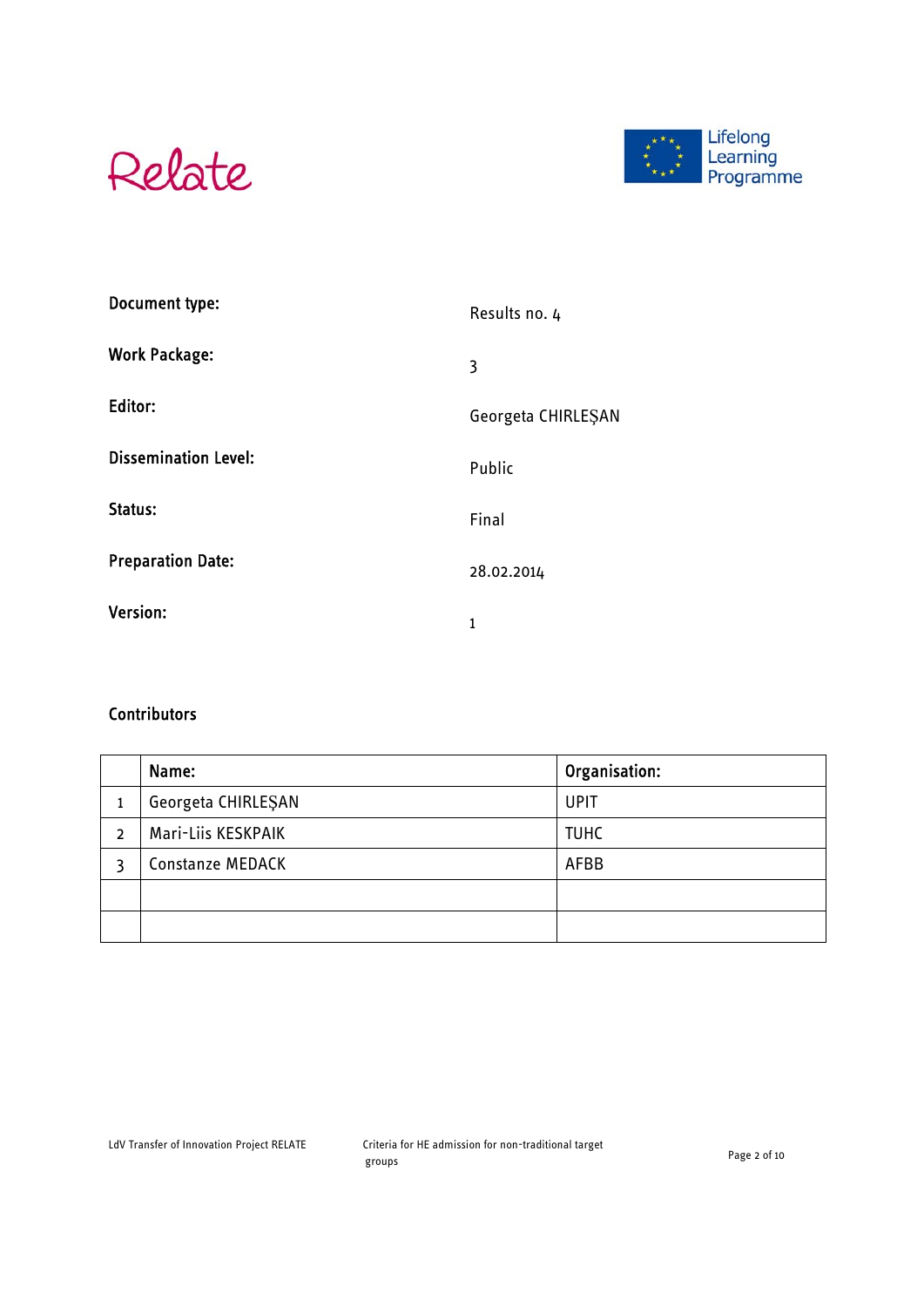



# Content Overview

| $\overline{2}$ |     |  |                                                                           |  |
|----------------|-----|--|---------------------------------------------------------------------------|--|
| $\overline{3}$ |     |  |                                                                           |  |
| 4              |     |  |                                                                           |  |
|                | 4.1 |  | Criteria for HE admission for non-traditional target groups in Estonia 5  |  |
|                | 4.2 |  | Criteria for HE admission for non-traditional target groups in Germany 6  |  |
|                | 4.3 |  | Criteria for HE admission for non-traditional target groups in Romania  8 |  |
|                |     |  |                                                                           |  |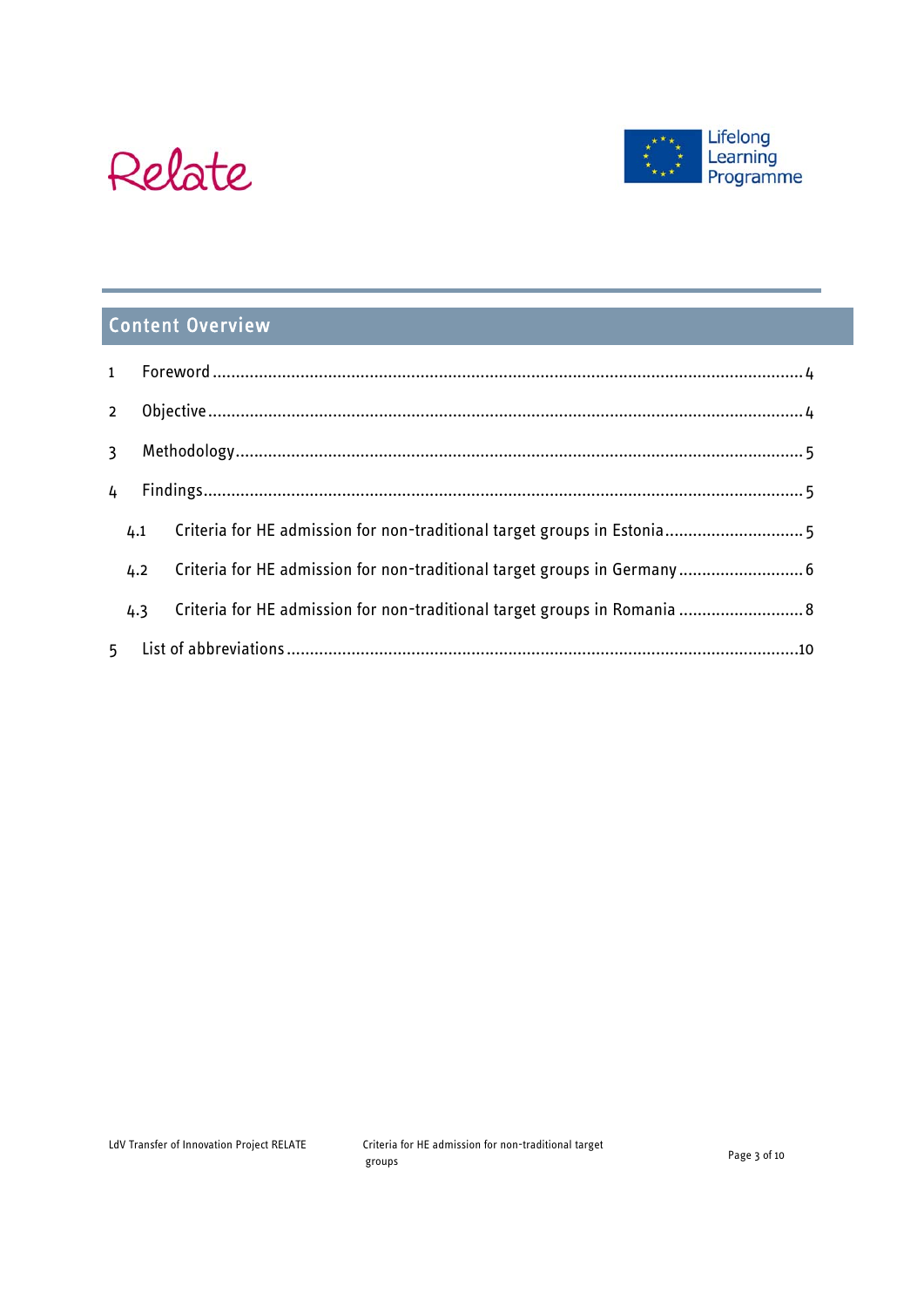



#### Foreword

WP3 "Sharing the results of former projects and summarizing key issues" is a key work package for the development of the project's core outcomes. Its results represent the basis for designing the methodologies and tools for the transfer of innovation. WP3 relies on desk research and field research to be performed in Estonia, Germany (Saxony) and Romania with the purpose to collect useful data about the partners' previous projects on RPL, about the current status of RPL implementation from VET to HE in partner countries, on recognition criteria of VET diplomas.

This document is a transnational report presenting the research findings from all partners in the framework of WP3 on the *criteria for HE admission for non-traditional target groups*. Within this project, non-traditional target groups refer to adult learners coming from AE and VET education.

As indicated in the application, this document is prerequisite of WPs 4-6, namely transfer and adaptation of results of former projects and summarized key issue, to German, Estonian and Romanian contexts.

This document represents the project fourth result and part of the set of outcomes/deliverables for WP3.

# 2 Objective

This desk research was aimed to gather information and practice about criteria for HE admission for non-traditional target groups. As explained above, these criteria will help the consortium to better understand realities in the targeted countries, adapt the outcomes for the transfer and perform a successful transfer.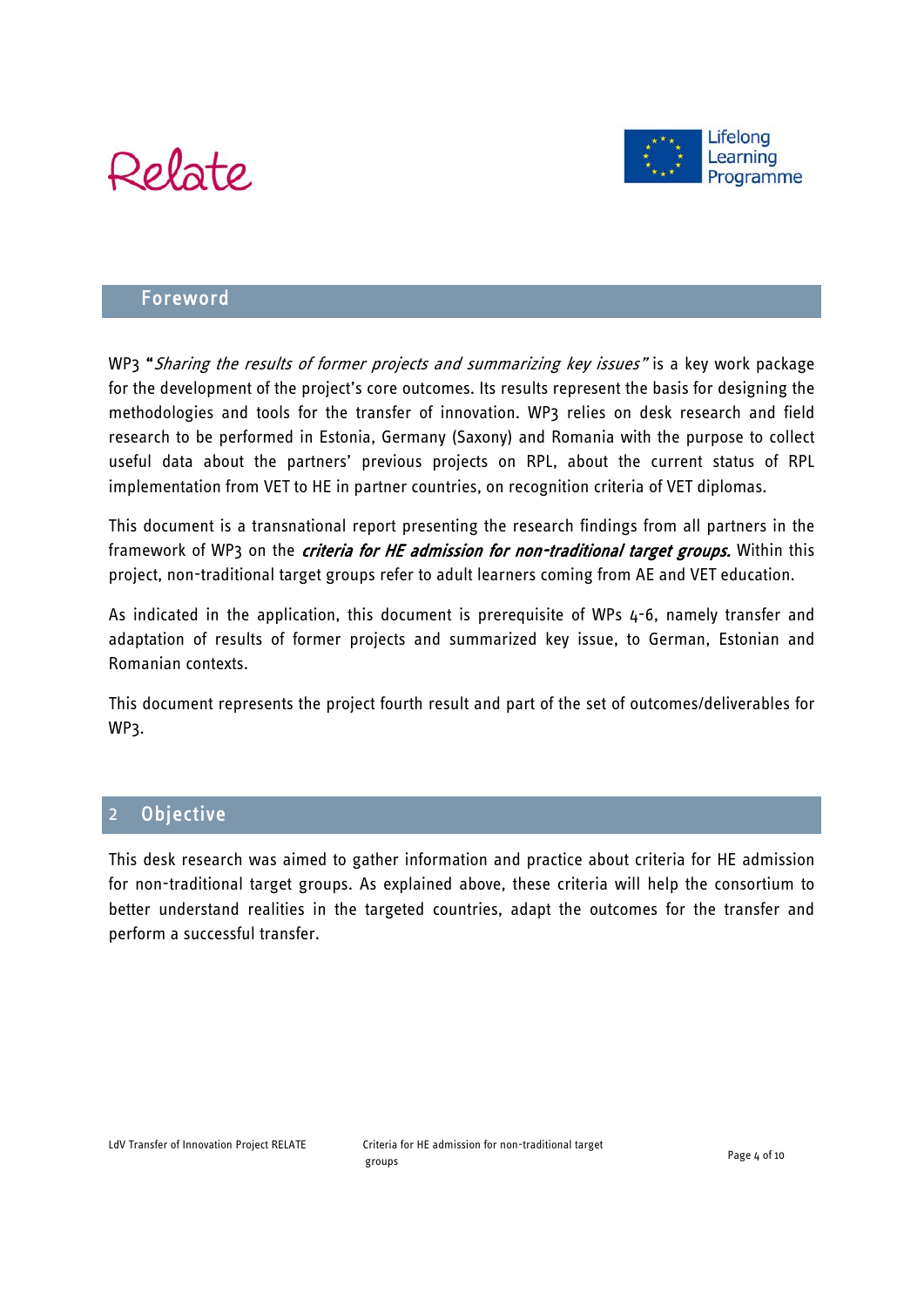



## **Methodology**

The desk research on admission criteria to HE was achieved at national level, in Estonia, Germany and Romania, based on standardized template, discussed and agreed by all partners. The template and explanations on how to perform the research are included in the guidelines for partners on collecting data for WP3.

## 4 Findings

The research findings are rendered below, per partner country.

### **4.1 Criteria for HE admission for non-traditional target groups in Estonia**

All the non-traditional target groups (e.g. disabled, refugees, immigrants, adult learners) have the same admission criteria as the traditional target groups when entering to the higher education.

It is regulated by the law that a person entering to HE:

- first level of higher education (e.g. bachelor studies or applied higher education) must have a secondary education or an *education equivalent* to that;
- second level of higher education (e.g. masters' level) must have a bachelor degree or education equivalent to that (e.g. applied higher education, integrated studies).

As for having the access to the education it has been regulated that:

- a person from the age of 22 without basic education, but with corresponding competencies, can enter vocational secondary education. Methods and criteria for the necessary criteria are being developed;
- higher education institutions will allow study for a master's degree without a corresponding bachelor's degree, as long as the applicant can show that they have relevant experience to contribute (though having a bachelor's degree in some other area or an equivalent to that is still a needed requirement). The head of curriculum will decide if the previous experience is relevant and sufficient to enter to the next level;

Entering higher education without secondary education or master's level without first level of higher education has been under discussion, but has not been so far accepted.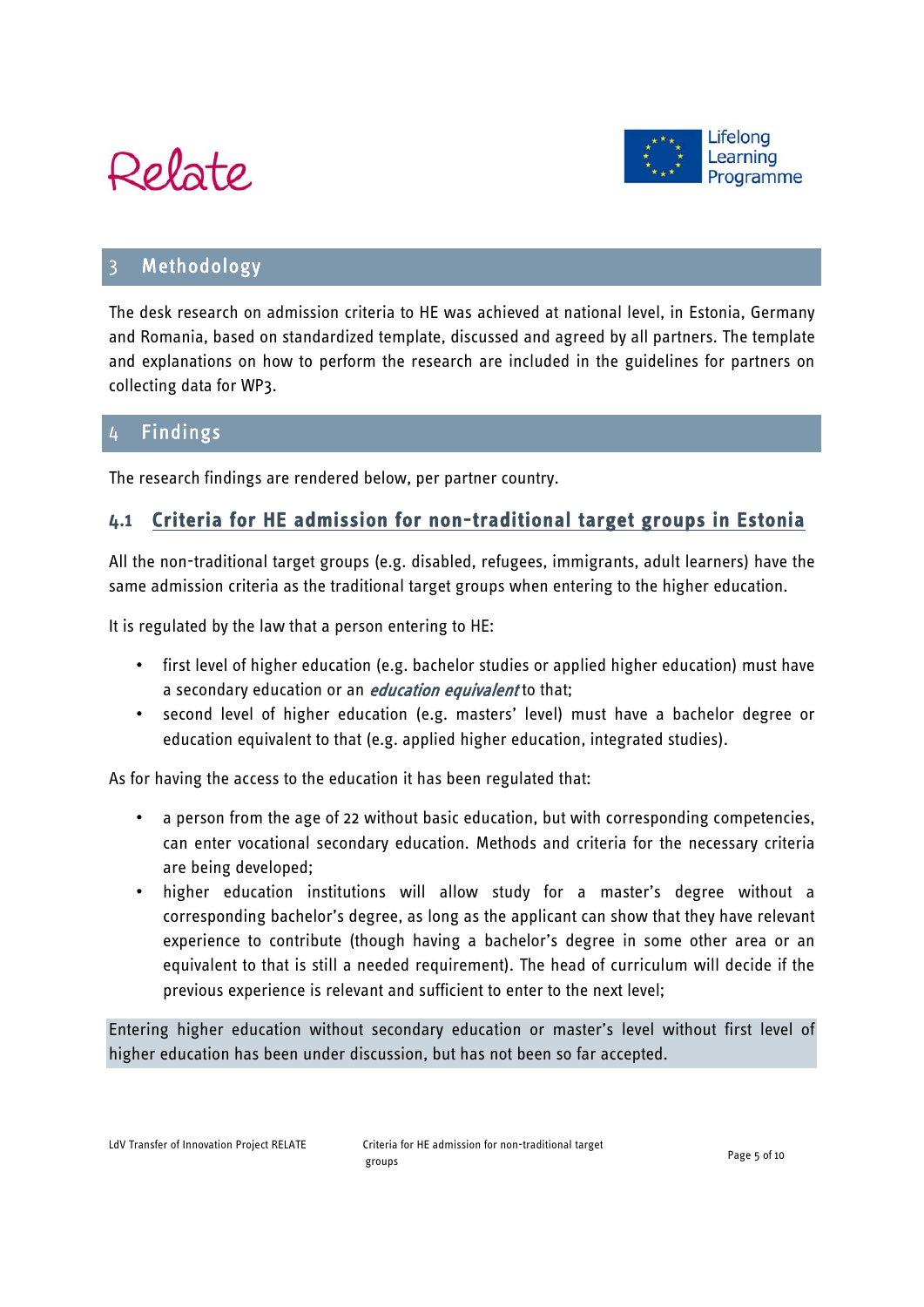



# **4.2 Criteria for HE admission for non-traditional target groups in Germany**

In Germany, according to the law, the traditional target group to enter HE is represented by graduates of Gymnasium, who have passed the Abitur exams (A-Levels).

Non-traditional target groups, as defined in RELATE project (e.g. adult learners coming from AE and VET education) could be:

- Persons without general or specified matriculation standard (Abitur)
- Persons without Abitur, but with VET or AE qualification
- Foreign citizens (persons with legal stay permit in Germany: with study visa, married with German citizens, etc.)
- Immigrants, refugees

#### The current Framework Act for Higher Education 04/2007 states:

#### § 27 General Requirements

(1) All Germans within the meaning of Article 116 of the Basic Law (Grundgesetz) shall be entitled to pursue the course of higher education of their choice if they furnish proof of the requisite qualifications. Nationals of any other Member State of the European Union shall be placed on the same footing as Germans if they provide evidence of the language proficiency required for participation in higher education. Impediments to admission relating to the personal characteristics of applicants other than qualification shall be governed by Land law.

(2) In the case of admission to studies leading to a first degree qualifying the graduate for entry into a profession, the proof required under the first sentence of paragraph 1 above shall, in principle, be furnished by the successful completion of a course of school education designed to prepare pupils for entry into higher education. Vocationally qualified applicants may also furnish proof of qualification in another form, subject to the provisions of the relevant Land legislation.

(3) The present Act shall apply without prejudice to other legal provisions pursuant to which other persons are placed on the same footing as Germans as defined in paragraph 1 above.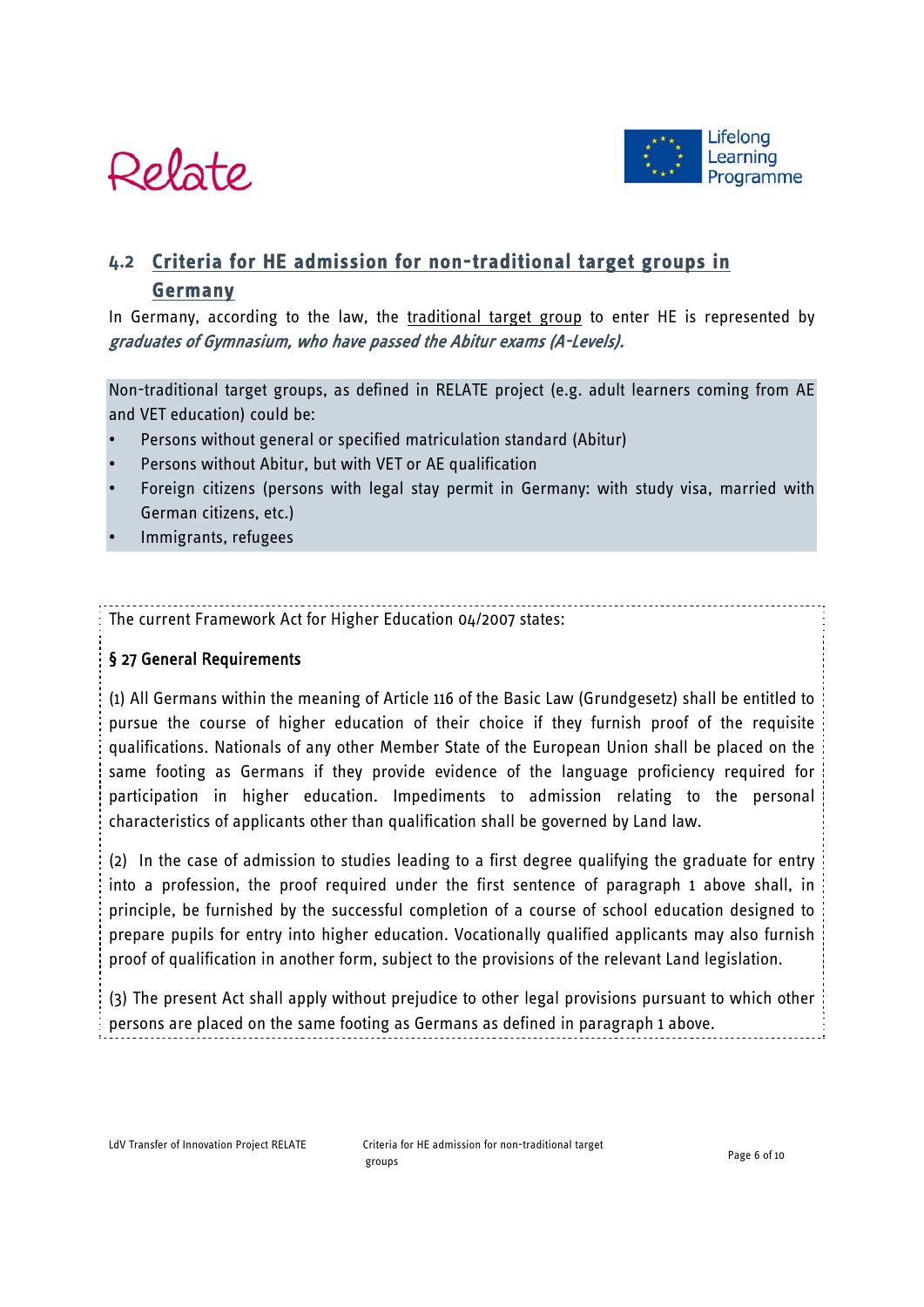



The enrolment to universities, universities of applied sciences and universities of cooperative education supposes valid entrance requirements:

- General or specified matriculation standard (Abitur)
- advanced technical college certificate (Fachhochschulreife)
- or a qualification, which is stated as equal entrance requirement by the Saxon Ministry of Educational Affairs (SMK)

Applicants with qualifications from vocational education can get the admission to Higher Education by passing an admission exam, if they worked in the field of studies for at least 3 years. Each HE institution develops and applies its own regulation for organizing the admission to the provided programs of study.

Applicants from other states, than the Member State of the European Union have to get their certificates assessed for equivalence to the German matriculation standard. This is done by the HE Institutions themselves.

In conclusion, it is to be noted that, the admission from VET to HE is possible, if the applicant has worked for at least three years in a field which is accepted by the respective university. Each HE institution states in their own admission and matriculation order (Zulassungs- und Immatrikulationsordnung), which VET qualifications are accepted as admission requirements for the respective study programs.

Additional to these regulations, it is possible for persons without Abitur and without VET qualification to attend an advanced college course<sup>1</sup> (technical, economic, social or art) for two years and to pass the exams (similar to the A-Levels, but more specified). When passing the advanced college exam they get the admission to universities of applied sciences, but only in specified sectors. Which specifications of applied colleges are accepted as admission requirements to respective study programs is regulated by the admission and matriculation order (Zulassungsund Immatrikulationsordnung) of the respective university of applied science.

-

<sup>&</sup>lt;sup>1</sup>Ordinanceof SMK foradvancedcolleges in Saxony/ Verordnung des Sächsischen Staatsministeriums für Kultus über die Fachoberschule im Freistaat Sachsen (Schulordnung Fachoberschule – FOSO) SächsGVBl. Jg. 1998 Bl.-Nr. 16 S. 434 Fsn-Nr.: 710-1.50 Fassunggültig ab: 01.08.1998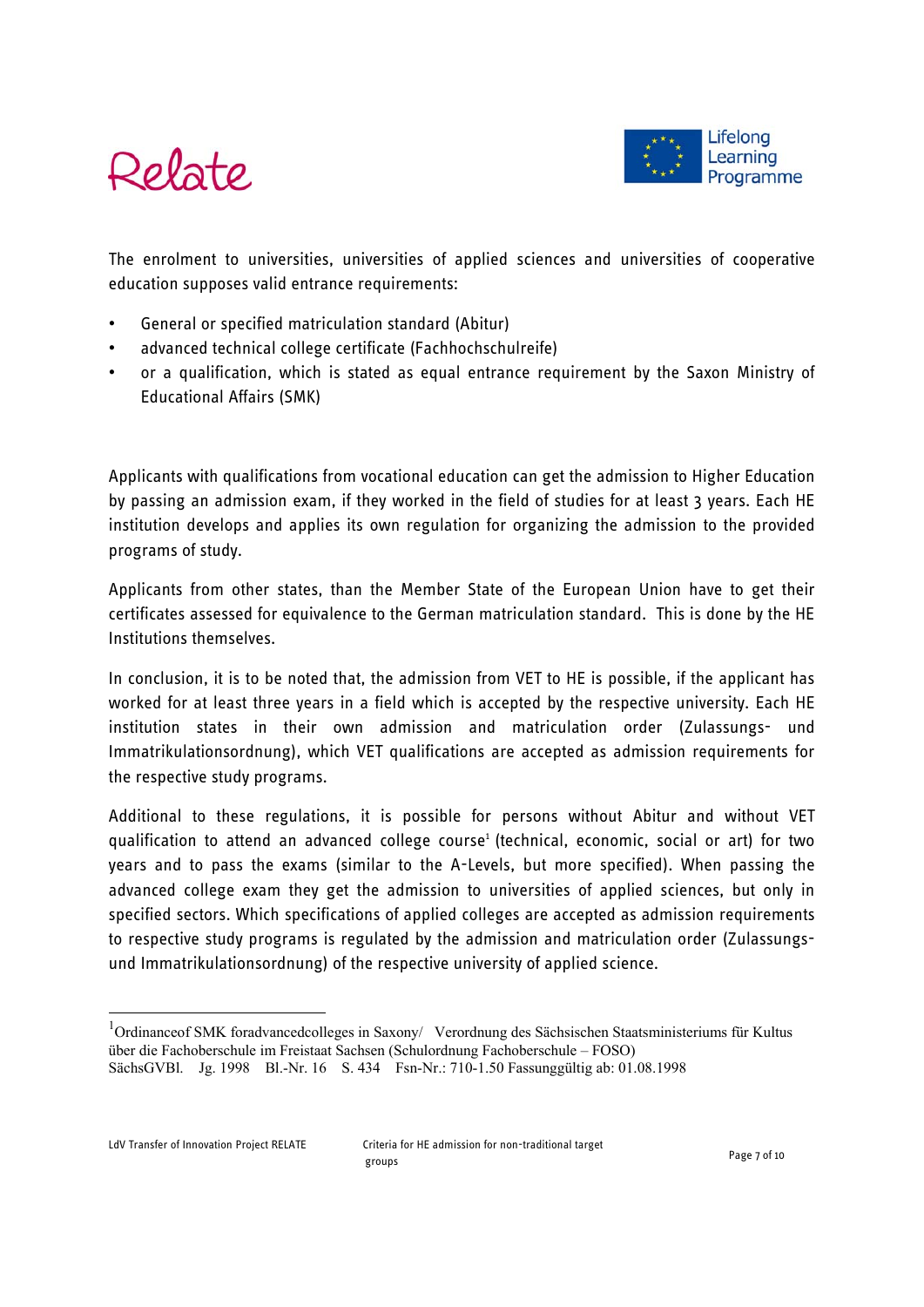



For persons without Abitur, but with VET qualification, who did not work for at least 3 years, it is also possible to attend a one year course at an advanced college (technical, economic, social or art) and to get the admission to universities of applied sciences, as mentioned before.

There is still a difference between admission regulations to universities and to universities of applied sciences, although the academic certifications (Bachelor, Master degrees), which are awarded by both types of institutions are equal according to Bologna process.

# **4.3 Criteria for HE admission for non-traditional target groups in Romania**

In Romania, according to the law, traditional target group to enter HE is represented by *graduates* of high school.

Non-traditional target groups, as defined in RELATE project (e.g. adult learners coming from AE and VET education) could be:

- Persons (Romanians or foreigners) with a VET or AE qualification
- Foreign citizens (persons with legal stay permit in Romania: with double citizenship, with study visa, married with Romanian citizens, etc.)
- Immigrants, refugees

The current Law of National Education no. 1/2011 clearly stipulates:

"Art. 142. (1) Ministry of Education, Research, Youth and Sports elaborates every year a frameworkmethodology regarding the organisation of admission to public and private HEIs in Romania. (2) Each HE institution develops and applies its own regulation for organizing the admission to the provided programs of study. This regulation is developed according to the framework-methodology provided in par. (1).

Art. 142 (4) On admission to HE, public and private, for each cycle and academic study program, citizens of Member States of the European Union, of the states belonging to the European Economic Area and the Swiss Confederation may apply under the same conditions provided by law for Romanian citizens, including regarding tuition fees.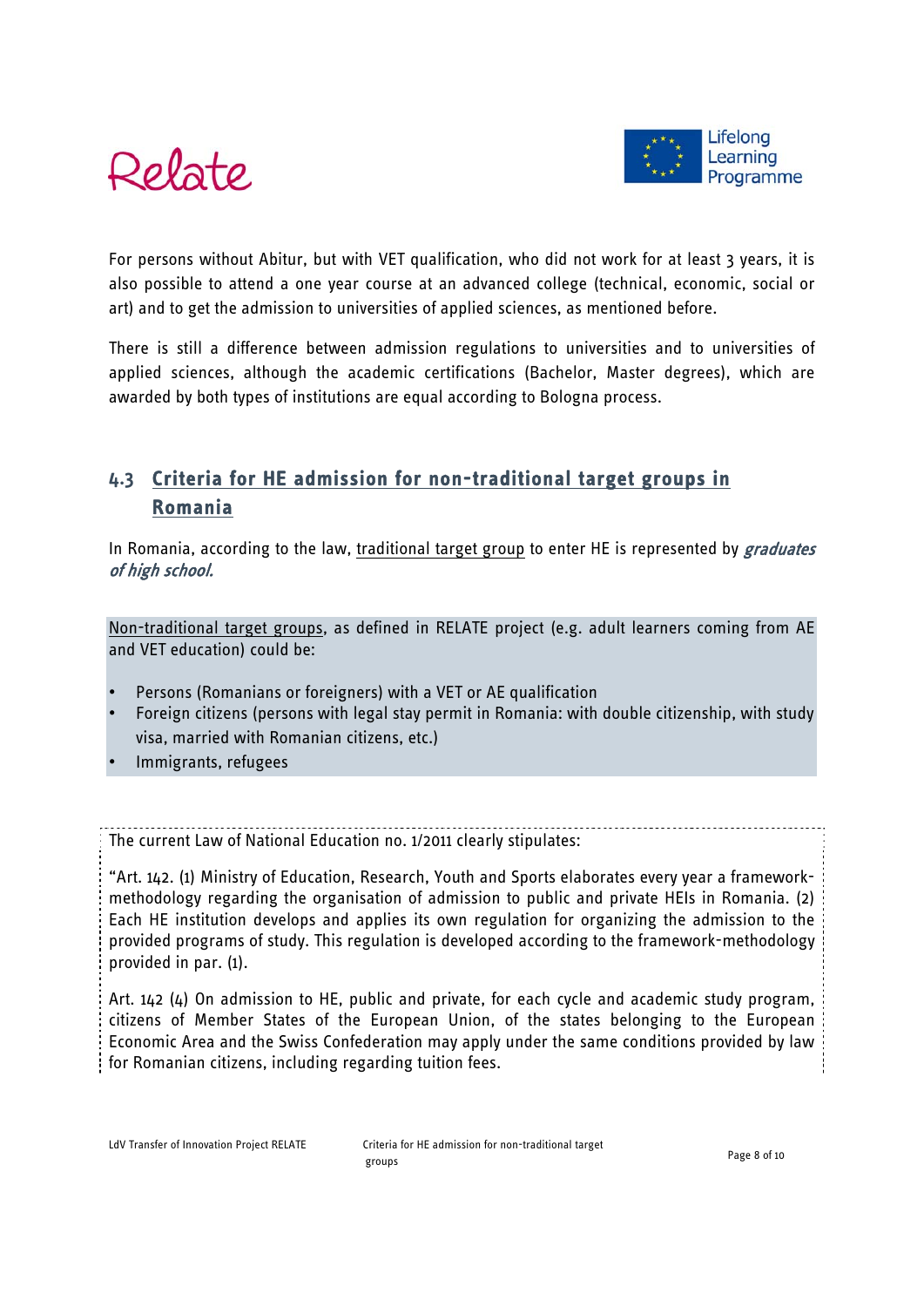



Art. 151. (1) May attend the admission to 1st university cycle (Bachelor) the high school graduates holding Baccalaureate degree or its equivalent2. (2) In their methodology, the HEIs may establish facilities or special conditions for admission of candidates to the undergraduate degree programs who have achieved distinctions in high school during school competitions and / or other national or international competitions.

Art. 156. May attend the admission to master programs the graduates with Bachelor degree or equivalent.

Art. 163. Have the right to attend the admission competition for doctoral study programs only the graduates holding a master degree or equivalent."

#### In Romanian HE systems there are also specific forms of HE:

- Health and veterinary medicine education<sup>3</sup>;
- Military Higher Education and education for *intelligence*, public order and national security
- Higher education for arts and sports

-

In summary, the basic criteria for the admission to HE are:

- high school graduates holding Baccalaureate degree or its equivalent
- original diploma or attestation issued by the high school
- for foreign citizens: linguistic proficiency certificate for the Romanian language, issued by institutions authorized by the Ministry of National Education.

- those who did not graduate the high school in Romania: must have, among other acts required to any candidate for admission to HE, scanned copies of the Baccalaureate Diploma (notarized copy, in Romanian language).

LdV Transfer of Innovation Project RELATE Criteria for HE admission for non-traditional target groups example and the contract of the contract of the Page 9 of 10

<sup>2</sup> The specialized terminology explains: a document *equivalent* with the Baccalaureate Diploma represents any provisional attestation, which is issued before the issuing of Baccalaureate Diploma in original, and that is no longer valid when the latter is provided; any copy of the original Baccalaureate Diploma, notarized by a public notary is also considered as "equivalent" of Baccalaureate Diploma.

<sup>3</sup> This is the only which mentions: *"Higher education in health and veterinary medicine is conducted in compliance with the general and sectoral regulations of the European Union"* (Art. 174.)